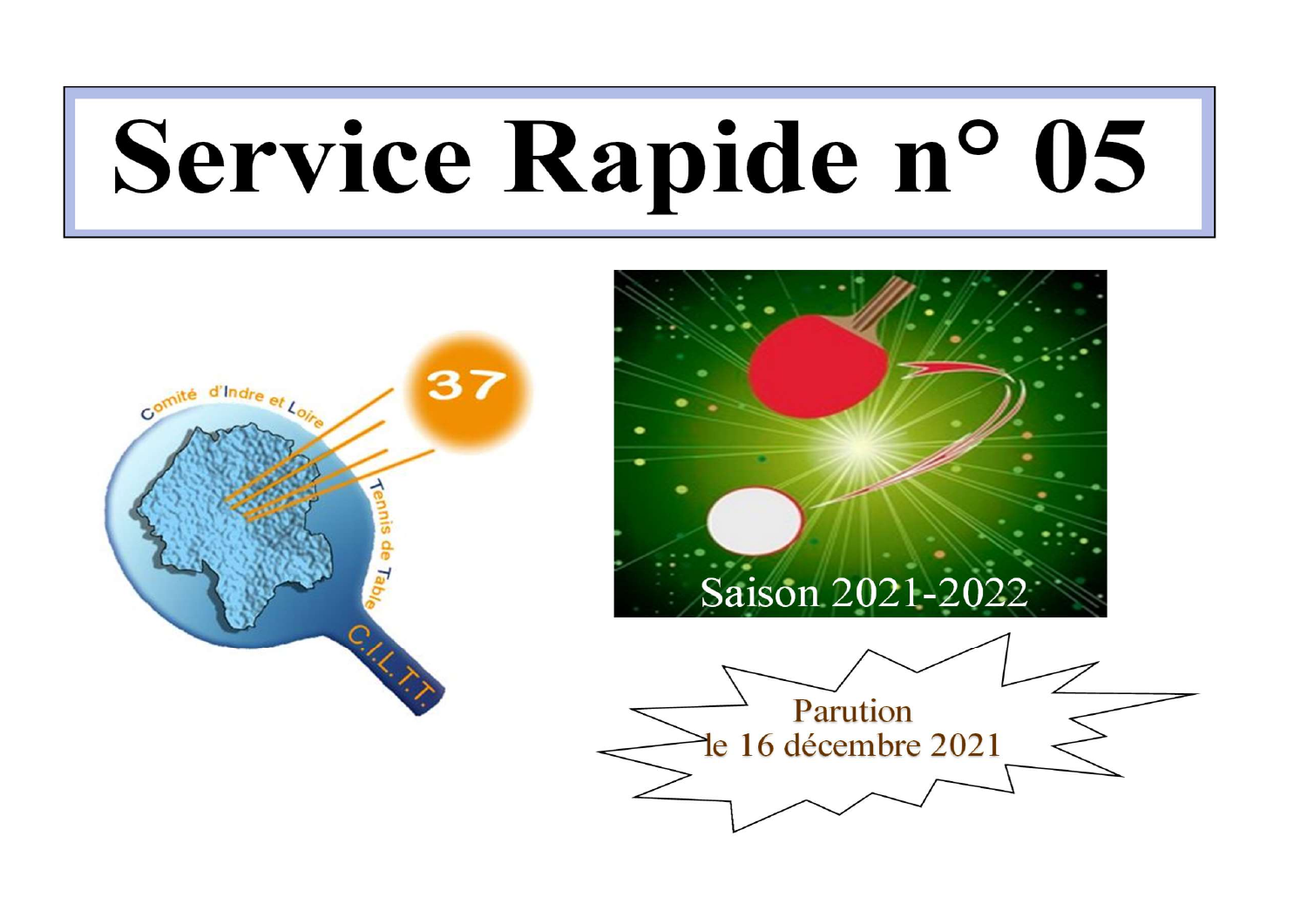## PRE-REGIONALE

#### 7ème journée

| STAVERTIN SPORTS TT 4       |
|-----------------------------|
| 4S TOURS T.T. 9             |
| <b>LANGEAIS-CINQ MARS 1</b> |
| U.S.E. AVOINE-BEAUMONT 1    |

| S VILLE AUX DAMES TT 3 |  |
|------------------------|--|
| .C. BALLAN 1           |  |
| S. FONDETTES 5         |  |
| .P. VEIGNE 1           |  |
|                        |  |

|                          |                           |                 |    | Rg | Equipe                            | PT I            | JΙ | v          | N        | D I |           | <b>PF</b>      |
|--------------------------|---------------------------|-----------------|----|----|-----------------------------------|-----------------|----|------------|----------|-----|-----------|----------------|
| 7ème journée             |                           |                 |    |    | <b>IU.S.E. AVOINE-BEAUMONT 1</b>  | 19 I            |    | - 6        | $\Omega$ |     |           | $01$ 0         |
| ST AVERTIN SPORTS TT 4   | - ES VILLE AUX DAMES TT 3 | 04              | 10 |    | 2 IR.C. BALLAN 1                  | $18$   $7$      |    | -5         |          |     |           | $0$   $0$      |
| 4S TOURS T.T. 9          | - R.C. BALLAN 1           | 07              | 07 |    | 3 <b>IES VILLE AUX DAMES TT 3</b> | 16 <sup>1</sup> |    | 4          |          |     |           | $0$   0        |
| LANGEAIS-CINQ MARS 1     | - A.S. FONDETTES 5        | 08              | 06 |    | 4 C.P. VEIGNE 1                   | $13$   $7$      |    | l 3        | $\Omega$ | 4   |           | 0 <sub>0</sub> |
| U.S.E. AVOINE-BEAUMONT 1 | - C.P. VEIGNE 1           | 12 <sup>2</sup> | 02 |    | 5   A.S. FONDETTES 5              | 13   7          |    | -3         | $\Omega$ | 4   |           | 0 <sub>0</sub> |
|                          |                           |                 |    |    | 6 LANGEAIS-CINQ MARS 1            | 12 <sub>1</sub> |    |            |          | 4   |           | 0 <sub>0</sub> |
|                          |                           |                 |    |    | <b>IST AVERTIN SPORTS TT 4</b>    | 11   7          |    | $\sqrt{2}$ | $\Omega$ | 5   | $0$   $0$ |                |
|                          |                           |                 |    |    | 8 4S TOURS T.T. 9                 | 10 $\vert$      |    |            |          | 5   |           | $0$   0        |



# DEPARTEMENTALE 1

#### POULE 1

#### 7ème journée

TT BLERE VAL CHER 1 - AS VERETZ TT 2 08 06 TT JOUE LES TOURS 6 - A.S. FONDETTES 6 11 03 US LA RICHE TT 1 - CS MEMBROLLAIS 1 05 09 U.S. GENILLE TT 1 - US RENAUDINE TT 3 11 03

| 18 | 06 |
|----|----|
| 1  | 03 |
| 15 | Ωċ |

| Rg | Equipe                  | PT |   | ν | N              | D              | Ρ | F        |
|----|-------------------------|----|---|---|----------------|----------------|---|----------|
| 1  | U.S. GENILLE TT 1       | 18 | 7 | 5 |                |                | 0 | $\Omega$ |
| 2  | US RENAUDINE TT 3       | 16 |   | 4 |                | $\overline{2}$ | 0 | $\Omega$ |
| 3  | TT JOUE LES TOURS 6     | 15 |   | 4 | O              | 3              | 0 | $\Omega$ |
| 4  | US LA RICHE TT 1        | 15 | 7 | 3 | $\overline{2}$ | 2              | 0 | $\Omega$ |
| 5  | CS MEMBROLLAIS 1        | 15 | 7 | 3 | $\overline{2}$ | 2              | 0 | $\Omega$ |
| 6  | AS VERETZ TT 2          | 12 | 7 | 2 | 1              | 4              | 0 | $\Omega$ |
| 7  | <b>A.S. FONDETTES 6</b> | 12 | 7 | 1 | 3              | 3              | 0 | $\Omega$ |
| 8  | TT BLERE VAL CHER 1     | 9  |   |   | O              | 6              | 0 | $\Omega$ |

### POULE 2

#### **7ème journée**

TT PARCAY-MESLAY 2 - RS ST CYR/LOIRE 2 11 03

TT ST GENOUPH 4 - TT CHINONAIS 2 STE MAURE TT 1 - TT BOUCHARDAIS 1 LARCAY T.T. 1 - 4S TOURS T.T. 10



| 01 |
|----|
| 02 |
| 10 |
|    |

| Rg | Equipe                    | PT |   |   | N              | n              | P | F        |
|----|---------------------------|----|---|---|----------------|----------------|---|----------|
| 1  | <b>ITT ST GENOUPH 4</b>   | 21 | 7 |   | O              | 0              | 0 | 0        |
| 2  | <b>I</b> STE MAURE TT 1   | 19 | 7 | 6 | 0              |                | 0 | 0        |
| 3  | <b>TT PARCAY-MESLAY 2</b> | 16 | 7 | 4 |                | $\overline{2}$ | O | $\Omega$ |
| 4  | 4S TOURS T.T. 10          | 14 | 7 | 3 |                | 3              | 0 | 0        |
| 5  | <b>IRS ST CYR/LOIRE 2</b> | 13 | 7 | 2 | 2              | 3              | 0 | O        |
| 6  | LARCAY T.T. 1             | 11 | 7 | 2 | O              | 5              | O | $\Omega$ |
| 7  | TT BOUCHARDAIS 1          | 11 | 7 |   | $\mathfrak{p}$ | 4              | O | $\Omega$ |
| 8  | TT CHINONAIS 2            |    |   |   | 0              |                |   | 0        |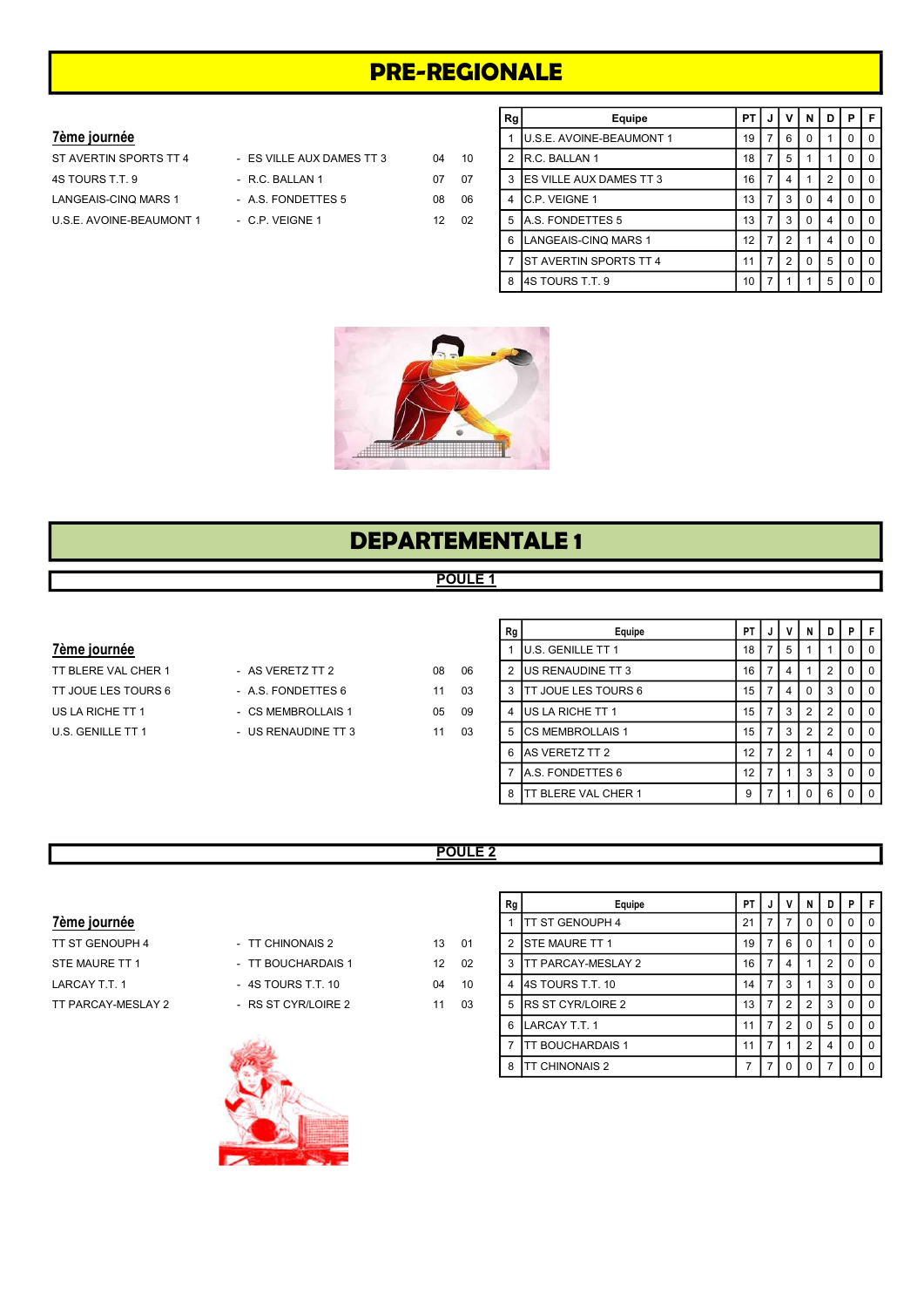# DEPARTEMENTALE 2

#### POULE 1

#### **7ème journée**

Exempt - TT CASTELVALERIE 1 STE MAURE TT 2 **- T.T. BENAISIEN 1** 06 08 LANGEAIS-CINQ MARS 2 - ES OESIENNE TT 1 07 07 07 ST AVERTIN SPORTS TT 5 - AS SAVONNIERES TT 1 05 09

| Rg | Equipe                     | ΡT |   |                | N | D | Р | F |
|----|----------------------------|----|---|----------------|---|---|---|---|
|    | <b>ES OESIENNE TT 1</b>    | 16 | 6 | 4              | 2 |   | O | O |
| 2  | <b>AS SAVONNIERES TT 1</b> | 13 | 6 | 3              |   | 2 | O | O |
| 3  | <b>ISTE MAURE TT 2</b>     | 12 | 6 | 3              | O | 3 | O | O |
| 4  | IST AVERTIN SPORTS TT 5    | 12 | 6 | 3              | O | 3 |   | O |
| 5  | LANGEAIS-CINQ MARS 2       | 11 | 6 | $\overline{2}$ |   | 3 | O | O |
| 6  | TT CASTELVALERIE 1         | 10 | 6 | 2              | ŋ |   |   | U |
|    | T.T. BENAISIEN 1           | 10 | 6 | 2              |   |   |   | ŋ |

## POULE 2

## Rg │ Equipe │ PT │ J │ V │ N │ D │ P │ F │  $\frac{7\text{ème} \text{ journey}}{1 \text{ A.C. AMBOISE 2}}$  14 5 4 1 0 0 0 Exempt - Exempt - Exempt 2 4S TOURS T.T. 11 13 5 4 0 1 0 0 TT CORMERY-TRUYES 4 - A.C. AMBOISE 2 07 07 3 TT CORMERY-TRUYES 4 12 5 3 1 10 0 STE MAURE TT 3 - 4S TOURS T.T. 11 02 12 4 A.S. LUYNES T.T 2 9 5 2 0 3 0 0 TT BLERE V.C. 2 - A.S. LUYNES T.T 2 03 11 5 TT BLERE V.C. 2 7 5 1 0 4 0 0 6 STE MAURE TT 3 5 5 0 0 4 0 0

#### POULE 3

| 7ème journée       |                       |    |     | <b>IUS RENAUDINE TT 4</b> |        | '16.   |  |          | $01$ 0 |                |
|--------------------|-----------------------|----|-----|---------------------------|--------|--------|--|----------|--------|----------------|
| A.S.T.T. ESVRES 1  | - TT MONTS ARTANNES 3 | 07 | -07 | 2 IA.S. FONDETTES 7       |        | 13   6 |  |          |        | $\overline{0}$ |
| Exempt             | - A.S. FONDETTES 7    |    |     | 3 IES OESIENNE TT 2       |        | 14   6 |  | $\Omega$ | $01$ 0 |                |
| P.L. PAUL BERT 1   | - ES OESIENNE TT 2    | 06 | 08  | 4 A.S.T.T. ESVRES 1       | 12   6 |        |  | C        | $01$ 0 |                |
| TT PARCAY-MESLAY 3 | - US RENAUDINE TT 4   | 06 | 08  | ITT MONTS ARTANNES 3      |        |        |  |          |        |                |
|                    |                       |    |     |                           |        |        |  |          |        |                |

|                    |                       |    |    | Rg | Equipe                    | PT I            | J        | v              | N        | D I | PIF            |
|--------------------|-----------------------|----|----|----|---------------------------|-----------------|----------|----------------|----------|-----|----------------|
| 7ème journée       |                       |    |    |    | <b>IUS RENAUDINE TT 4</b> |                 | $17$   6 | -5             |          |     | $0$   0        |
| A.S.T.T. ESVRES 1  | - TT MONTS ARTANNES 3 | 07 | 07 |    | 2 A.S. FONDETTES 7        |                 | 13   6   | -3             |          |     | $\overline{0}$ |
| Exempt             | - A.S. FONDETTES 7    |    |    |    | 3 IES OESIENNE TT 2       | 14 <sup>1</sup> | 6        | $\overline{4}$ | $\Omega$ |     | 0 <sub>0</sub> |
| P.L. PAUL BERT 1   | - ES OESIENNE TT 2    | 06 | 08 |    | 4 A.S.T.T. ESVRES 1       | 12 <sub>1</sub> | 6        | 2              | 2        |     | $0$   $0$      |
| TT PARCAY-MESLAY 3 | - US RENAUDINE TT 4   | 06 | 08 |    | 5 ITT MONTS ARTANNES 3    | 12 <sup>1</sup> | 6        | 2              | 2        |     | 0 <sub>0</sub> |
|                    |                       |    |    |    | 6 ITT PARCAY-MESLAY 3     | 9               | 6        |                |          | 4   | $0$   $0$      |
|                    |                       |    |    |    | <b>IP.L. PAUL BERT 1</b>  |                 | 6 I      | - 0            |          | 5   | $0$   $0$      |
|                    |                       |    |    |    |                           |                 |          |                |          |     |                |

#### POULE 4

|                         |                    |    |    | Rg | Equipe                        | <b>PT</b> |    | v            | N           | D | PIF            |                 |
|-------------------------|--------------------|----|----|----|-------------------------------|-----------|----|--------------|-------------|---|----------------|-----------------|
| 7ème journée            |                    |    |    |    | <b>JA.S MONTLOUIS/LOIRE 1</b> | 14   5    |    |              |             |   |                | 0 <sub>10</sub> |
| Exempt                  | - A.P. ST SENOCH 1 |    |    |    | 2 R.C. BALLAN 2               | 12 I      | 5  | -3           |             |   |                | $\overline{0}$  |
| ES VILLE AUX DAMES TT 4 | - US CHAMBRAY 2    | 08 | 06 |    | 3 IES VILLE AUX DAMES TT 4    | 9         | 5  | -2           |             | 3 |                | $01$ 0          |
| ES RIDELLOIS TT 1       | - R.C. BALLAN 2    | 10 | 04 |    | 4 ES RIDELLOIS TT 1           | 9         | 5  | $^{\circ}$ 2 | $\Omega$    | 3 | 0 <sub>0</sub> |                 |
| A.S MONTLOUIS/LOIRE 1   | - Exempt           |    |    |    | 5 JA.P. ST SENOCH 1           | 9         | 5  | $^{\circ}$ 2 |             |   |                | $01$ 0          |
|                         |                    |    |    |    | 6 US CHAMBRAY 2               |           | .b |              | $\mathbf 0$ | 4 | $0$   0        |                 |

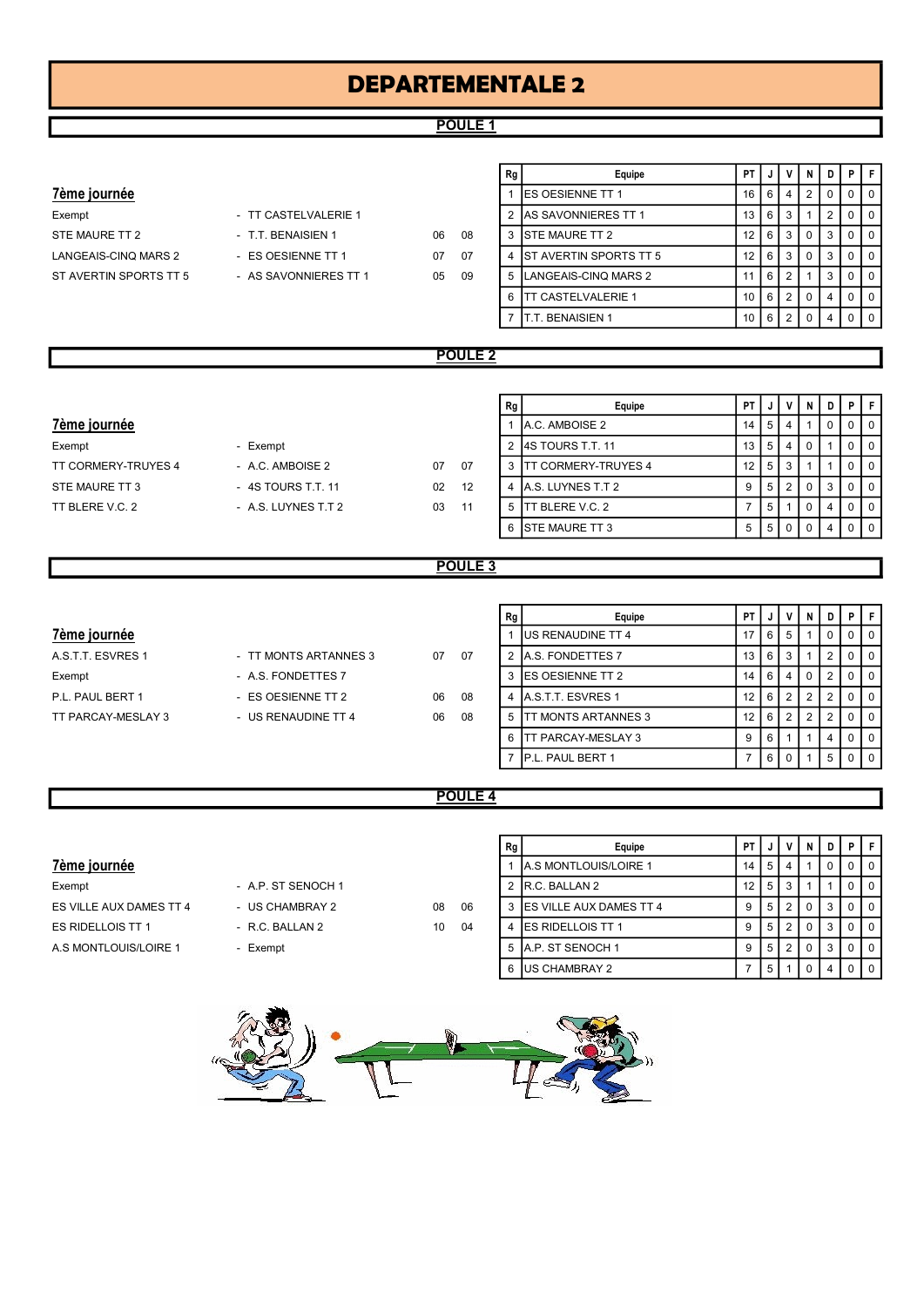# DEPARTEMENTALE 3

#### POULE 1

| A.S.T.T. ESVRES 2     | - LARCAY T.T. 2      | 05 |
|-----------------------|----------------------|----|
| US LA RICHE TT 3      | - Exempt             |    |
| ATT AZAY/CHER 1       | - TT PARCAY-MESLAY 5 | 13 |
| A.S MONTLOUIS/LOIRE 2 | - TT ST GENOUPH 5    | 08 |
|                       |                      |    |

|                       |                      |    |    | Rg | Equipe                     | PT I            | J   | v  | N              | D              | PF             |
|-----------------------|----------------------|----|----|----|----------------------------|-----------------|-----|----|----------------|----------------|----------------|
| 7ème journée          |                      |    |    |    | <b>IUS LA RICHE TT 3</b>   | 17              | 6   | -5 |                |                | $0$   $0$      |
| A.S.T.T. ESVRES 2     | - LARCAY T.T. 2      | 05 | 09 |    | 2 ATT AZAY/CHER 1          | 15 <sup>1</sup> | 6   | -4 |                |                | $01$ 0         |
| US LA RICHE TT 3      | - Exempt             |    |    |    | 3 ITT ST GENOUPH 5         | 12 <sub>1</sub> | 6 3 |    | $\Omega$       | 3              | $0$   $0$      |
| ATT AZAY/CHER 1       | - TT PARCAY-MESLAY 5 | 13 | 01 |    | 4 A.S.T.T. ESVRES 2        | $12$   6   3    |     |    | $\overline{0}$ | 3              | $0$   $0$      |
| A.S MONTLOUIS/LOIRE 2 | - TT ST GENOUPH 5    | 08 | 06 |    | 5 A.S MONTLOUIS/LOIRE 2    | 11 <sup>1</sup> | 6   | 2  |                | 3              | 0 <sub>0</sub> |
|                       |                      |    |    | 6  | <b>ITT PARCAY-MESLAY 5</b> | 9               | 6   |    |                | 4              | 0 <sub>0</sub> |
|                       |                      |    |    |    | LARCAY T.T. 2              | 8               | 6 I |    | $\Omega$       | 5 <sup>1</sup> | $0$   $0$      |
|                       |                      |    |    |    |                            |                 |     |    |                |                |                |

#### POULE<sub>2</sub>

#### 7ème journée

- 
- RS ST CYR/LOIRE 3 TT CHINONAIS 3 09 05 T.T. BENAISIEN 2 - ST MICHEL T.T. 1 14 F AS SAVONNIERES TT 2 - R.C. BALLAN 3 02 12 U.S.E. AVOINE-BEAUMONT 2 - STE CATHERINE DE FIERBOIS 1 10 04

| Rg | Equipe                            | PT |   | ν              | N              | D              | Р        | F |
|----|-----------------------------------|----|---|----------------|----------------|----------------|----------|---|
| 1  | R.C. BALLAN 3                     | 19 | 7 | 5              | 2              | O              | ŋ        | O |
| 2  | <b>IRS ST CYR/LOIRE 3</b>         | 19 |   | 6              | U              |                |          | O |
| 3  | TT CHINONAIS 3                    | 16 |   | 4              |                | $\overline{2}$ | O        | O |
| 4  | ISTE CATHERINE DE FIERBOIS 1      | 16 |   | 4              |                | 2              | 0        | O |
| 5  | <b>I</b> U.S.E. AVOINE-BEAUMONT 2 | 13 | 7 | $\overline{2}$ | $\overline{2}$ | 3              | $\Omega$ | O |
| 6  | T.T. BENAISIEN 2                  | 12 | 7 | $\mathfrak{p}$ |                |                | $\Omega$ | O |
|    | ST MICHEL T.T. 1                  | 9  |   |                |                |                | O        |   |
| 8  | AS SAVONNIERES TT 2               | 6  |   | ŋ              |                | 6              | O        |   |

#### POULE<sub>3</sub>

#### **7ème journée**

| TT CORMERY-TRUYES 5    | - LARCAY T.T. 3           | 13 | - 01 | 2 IES VILLE AUX DAMES TT 5  | 15   6     |  |  |                |
|------------------------|---------------------------|----|------|-----------------------------|------------|--|--|----------------|
| <b>PPC MARTINOIS 1</b> | - ES VILLE AUX DAMES TT 5 | 06 | 08   | 3 <b>IPPC MARTINOIS 1</b>   | 14   6     |  |  | 0 <sub>0</sub> |
| A.P. ST SENOCH 2       | - Exempt                  |    |      | <b>ITT CORMERY-TRUYES 5</b> | $13   6  $ |  |  |                |
| TT PARCAY MESLAY 6     | - TT MONTS ARTANNES 5     | 09 | 05   | <b>ITT MONTS ARTANNES 5</b> | 11   6     |  |  |                |

| Rg | Equipe                  | PT |   |   | N | D | Ρ | F        |
|----|-------------------------|----|---|---|---|---|---|----------|
|    | TT PARCAY MESLAY 6      | 17 | 6 | 5 |   | 0 | 0 | 0        |
| 2  | ES VILLE AUX DAMES TT 5 | 15 | 6 | 4 |   |   | 0 | $\Omega$ |
| 3  | <b>PPC MARTINOIS 1</b>  | 14 | 6 |   | U | 2 | 0 | 0        |
| 4  | TT CORMERY-TRUYES 5     | 13 | 6 | 3 |   | 2 | 0 | $\Omega$ |
| 5  | TT MONTS ARTANNES 5     | 11 | 6 | 2 |   | 3 | 0 | $\Omega$ |
| 6  | A.P. ST SENOCH 2        | 8  | 6 |   | 0 | 5 | 0 | $\Omega$ |
|    | LARCAY T.T. 3           | 6  | 6 |   | U | 6 | O | $\Omega$ |

## POULE<sub>4</sub>

#### **7ème journée**

| IS RENAUDINE TT 5 |  |
|-------------------|--|
| S TOURS T.T. 12   |  |
| S RIDELLOIS TT 2: |  |
| 'T SEMBLANCEEN 1  |  |

| - ASTT DU NAIS 1     | n  |  |
|----------------------|----|--|
| - Exempt             |    |  |
| - TT CASTELVALERIE 2 | 05 |  |
| - RS ST CYR/LOIRE 4  | 14 |  |
|                      |    |  |

|                   |                      |                 |    | Rg | Equipe                     | PT I            | ال. | v              | N           | D              |                | PIF            |
|-------------------|----------------------|-----------------|----|----|----------------------------|-----------------|-----|----------------|-------------|----------------|----------------|----------------|
| 7ème journée      |                      |                 |    |    | <b>ASTT DU NAIS 1</b>      | 18 6 1          |     | - 6            | $\mathbf 0$ |                |                | $0$   0        |
| US RENAUDINE TT 5 | - ASTT DU NAIS 1     | 00 <sup>°</sup> | 14 |    | <b>ITT SEMBLANCEEN 1</b>   | 13   6          |     | $\overline{4}$ | $\Omega$    |                | 0 <sup>1</sup> | $\mathbf{1}$   |
| 4S TOURS T.T. 12  | - Exempt             |                 |    |    | <b>ITT CASTELVALERIE 2</b> | 13   6          |     | $\overline{4}$ | $\Omega$    |                | $\overline{0}$ |                |
| ES RIDELLOIS TT 2 | - TT CASTELVALERIE 2 | 05              | 09 |    | 4 US RENAUDINE TT 5        | 12 <sub>1</sub> | 6   | -3             | $\Omega$    | 3              | 0 <sub>0</sub> |                |
| TT SEMBLANCEEN 1  | - RS ST CYR/LOIRE 4  | 14              | 00 |    | 5 IRS ST CYR/LOIRE 4       | 9               | 6   |                |             | 4              |                | 0 <sub>0</sub> |
|                   |                      |                 |    |    | 6 4S TOURS T.T. 12         | 9               | 6   |                |             | 4              |                | 0 <sub>0</sub> |
|                   |                      |                 |    |    | <b>IES RIDELLOIS TT 2</b>  | 8               | 6   |                | .0          | 5 <sup>1</sup> |                | $0$   $0$      |

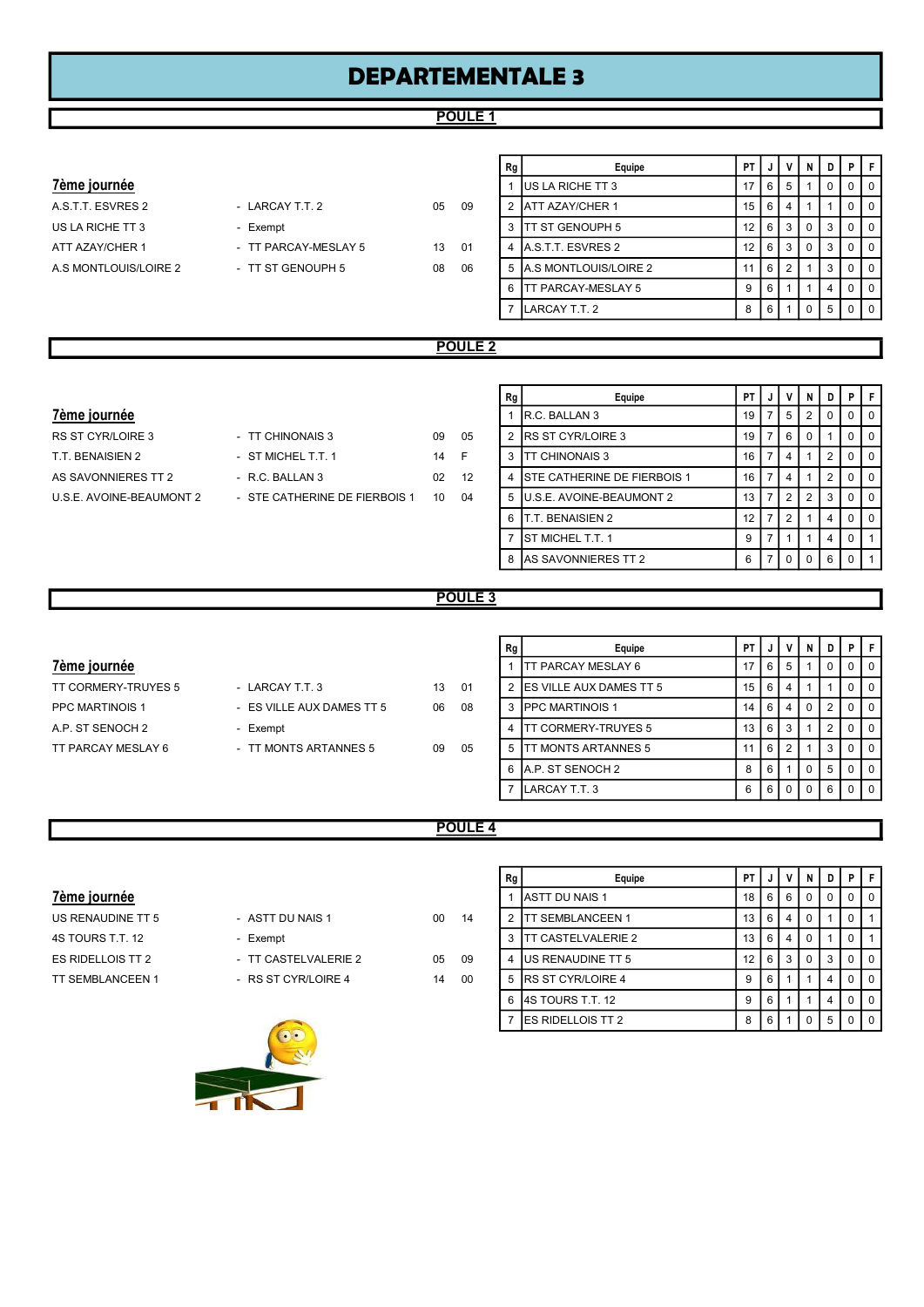#### POULE 5

| 7ème journée             |  |
|--------------------------|--|
| U.S.E. AVOINE-BEAUMONT 3 |  |
| A S FONDETTES 8          |  |

|                          |                              |       |    | Rg | Equipe                          | PTIJIVI         |       |   | IN.          | D I            | PF             |  |
|--------------------------|------------------------------|-------|----|----|---------------------------------|-----------------|-------|---|--------------|----------------|----------------|--|
| 7ème journée             |                              |       |    |    | <b>C.P. VEIGNE 2</b>            | 1866            |       |   | $\Omega$     |                | $0$   $0$      |  |
| U.S.E. AVOINE-BEAUMONT 3 | - Exempt                     |       |    |    | 2 US LA RICHE TT 2              | 15 <sup>1</sup> | 6     | 4 |              |                | $0$   $0$      |  |
| A.S. FONDETTES 8         | - ATT ST ANTOINE DU ROCHER 1 | 03 11 |    |    | 3 A.T.T. ST ANTOINE DU ROCHER 1 | 14 I            | 6     |   | $\Omega$     |                | 0 <sub>0</sub> |  |
| US LA RICHE TT 2         | - CS MEMBROLLAIS TT 2        | 07    | 07 |    | 4 IST AVERTIN SPORTS TT 6       | 12   6   3      |       |   | $\Omega$     | 3              | 0 <sub>0</sub> |  |
| ST AVERTIN SPORTS TT 6   | $-$ C.P. VEIGNE 2            | 04    | 10 |    | 5 A.S. FONDETTES 8              | $10$   6   2    |       |   | $^{\circ}$ 0 | $\overline{4}$ | 0 <sub>0</sub> |  |
|                          |                              |       |    |    | 6 ICS MEMBROLLAIS TT 2          | 9               | 6     |   |              | 4              | 0 <sub>0</sub> |  |
|                          |                              |       |    |    | <b>U.S.E. AVOINE-BEAUMONT 3</b> | 6               | 6   0 |   | l 0 l        | 6              | $0$   $0$      |  |
|                          |                              |       |    |    |                                 |                 |       |   |              |                |                |  |

#### POULE<sub>6</sub>

#### 7ème journée

TT MONTS ARTANNES 4 - U.S. VERNOU S/BRENNE 1 03 11 TT JOUE LES TOURS 7 - Exempt A.C. AMBOISE 3 - TT PARCAY-MESLAY 4 11 03

- 
- ASTT SORIGNY 1 TTC du LOCHOIS 2 09 05

| Rg                      | Equipe                 | PT | J | ٧              | N | D | P        | F |
|-------------------------|------------------------|----|---|----------------|---|---|----------|---|
| 1                       | U.S. VERNOU S/BRENNE 1 | 17 | 6 | 5              | 1 | 0 | 0        | 0 |
| $\overline{2}$          | TT MONTS ARTANNES 4    | 16 | 6 | 5              | 0 |   | 0        | O |
| 3                       | A.C. AMBOISE 3         | 15 | 6 | 4              | 1 |   | 0        | 0 |
| $\overline{\mathbf{4}}$ | TT PARCAY-MESLAY 4     | 11 | 6 | $\overline{2}$ |   | 3 | 0        | 0 |
| 5                       | TT JOUE LES TOURS 7    | 10 | 6 | 1              | 2 | 3 | 0        | 0 |
| 6                       | <b>ASTT SORIGNY 1</b>  | 9  | 6 | 1              |   | 4 | $\Omega$ | O |
|                         | TC du LOCHOIS 2        | 6  | 6 | 0              | 0 | 6 | 0        | 0 |



# DEPARTEMENTALE 4

#### POULE<sub>1</sub>

#### **7ème journée**

| $1$ cluc journee |                          |    |    |
|------------------|--------------------------|----|----|
| Exempt           | - ATT AZAY/CHER 3        |    |    |
| Exempt           | - TT JOUE LES TOURS 8    |    |    |
| A.C. AMBOISE 5   | - ST AVERTIN SPORTS TT 7 | 05 | 05 |
|                  |                          |    |    |

|                      |                          |    |    | Rg | Equipe                      | PT I   |             | v  | N   | D |                | PIF            |
|----------------------|--------------------------|----|----|----|-----------------------------|--------|-------------|----|-----|---|----------------|----------------|
| <u>7ème journée</u>  |                          |    |    |    | <b>ATT AZAY/CHER 3</b>      | 15   5 |             | -5 | . 0 |   |                | 0 <sub>0</sub> |
| Exempt               | - ATT AZAY/CHER 3        |    |    |    | <b>ITT JOUE LES TOURS 8</b> | 13 I   | 5           |    | 0   |   |                | 0 <sub>0</sub> |
| Exempt               | - TT JOUE LES TOURS 8    |    |    |    | $A.C.$ AMBOISE 5            | 9      | b           |    |     |   |                | 0 <sub>0</sub> |
| A.C. AMBOISE 5       | - ST AVERTIN SPORTS TT 7 | 05 | 05 |    | 4 IU.S. VERNOU/BRENNE 3     | 8      | 5           |    |     |   |                | 0 <sub>0</sub> |
| U.S. VERNOU/BRENNE 3 | $-$ C.P. VEIGNE 4        | 08 | 02 |    | 5 IST AVERTIN SPORTS TT 7   | 8      | 5           |    | 3   |   | 0 <sub>0</sub> |                |
|                      |                          |    |    |    | 6 C.P. VEIGNE 4             |        | $5^{\circ}$ |    |     |   |                | 0 1 0          |

#### POULE 2

|                                                    |                      |    |     | ۰.ч | Lyunc                          |          |           |    |  |                |
|----------------------------------------------------|----------------------|----|-----|-----|--------------------------------|----------|-----------|----|--|----------------|
| 7ème journée                                       |                      |    |     |     | <b>IRS ST CYR/LOIRE 5</b>      |          | <b>16</b> |    |  | $\overline{0}$ |
| RS ST CYR/LOIRE 5                                  | - ASTT du NAIS 2     | 08 | -02 |     | 2 IT.T. METTRAY 1              | 15   6   |           |    |  | ΙO             |
| A.T.T.ST ANTOINE DU ROCHER 2 - TT JOUE LES TOURS 9 |                      | 06 | 04  |     | 3 IC.S. MEMBROLLAIS 3          | 14       | I 6       | -3 |  | $\overline{0}$ |
| BEAUJARDIN BCT 3                                   | - Exempt             |    |     |     | <b>IBEAUJARDIN BCT 3</b>       |          | <b>16</b> |    |  |                |
| T.T. METTRAY 1                                     | - C.S. MEMBROLLAIS 3 | 06 | 04  |     | 5 ITT JOUE LES TOURS 9         | 10 I 6   |           |    |  | $\overline{0}$ |
|                                                    |                      |    |     |     | LA T T ST ANTOINE DI LROCHER 2 | 10 L 6 L |           |    |  |                |

| Rg             | Equipe                                | ΡT | J | v              | N              | D | P        | F        |
|----------------|---------------------------------------|----|---|----------------|----------------|---|----------|----------|
| 1              | IRS ST CYR/LOIRE 5                    | 17 | 6 | 5              |                | 0 | 0        | $\Omega$ |
| $\overline{2}$ | IT.T. METTRAY 1                       | 15 | 6 | 4              |                |   | $\Omega$ | $\Omega$ |
| 3              | IC.S. MEMBROLLAIS 3                   | 14 | 6 | 3              | $\overline{2}$ |   | $\Omega$ | $\Omega$ |
| 4              | <b>BEAUJARDIN BCT 3</b>               | 11 | 6 | $\overline{2}$ | $\overline{2}$ |   | 0        |          |
| 5              | TT JOUE LES TOURS 9                   | 10 | 6 | $\overline{2}$ | $\Omega$       | 4 | $\Omega$ | $\Omega$ |
| 6              | <b>I</b> A.T.T.ST ANTOINE DU ROCHER 2 | 10 | 6 | $\overline{2}$ | $\Omega$       | 4 | $\Omega$ | $\Omega$ |
|                | ASTT du NAIS 2                        | 6  | 6 | $\Omega$       | $\Omega$       | 6 | $\Omega$ | $\Omega$ |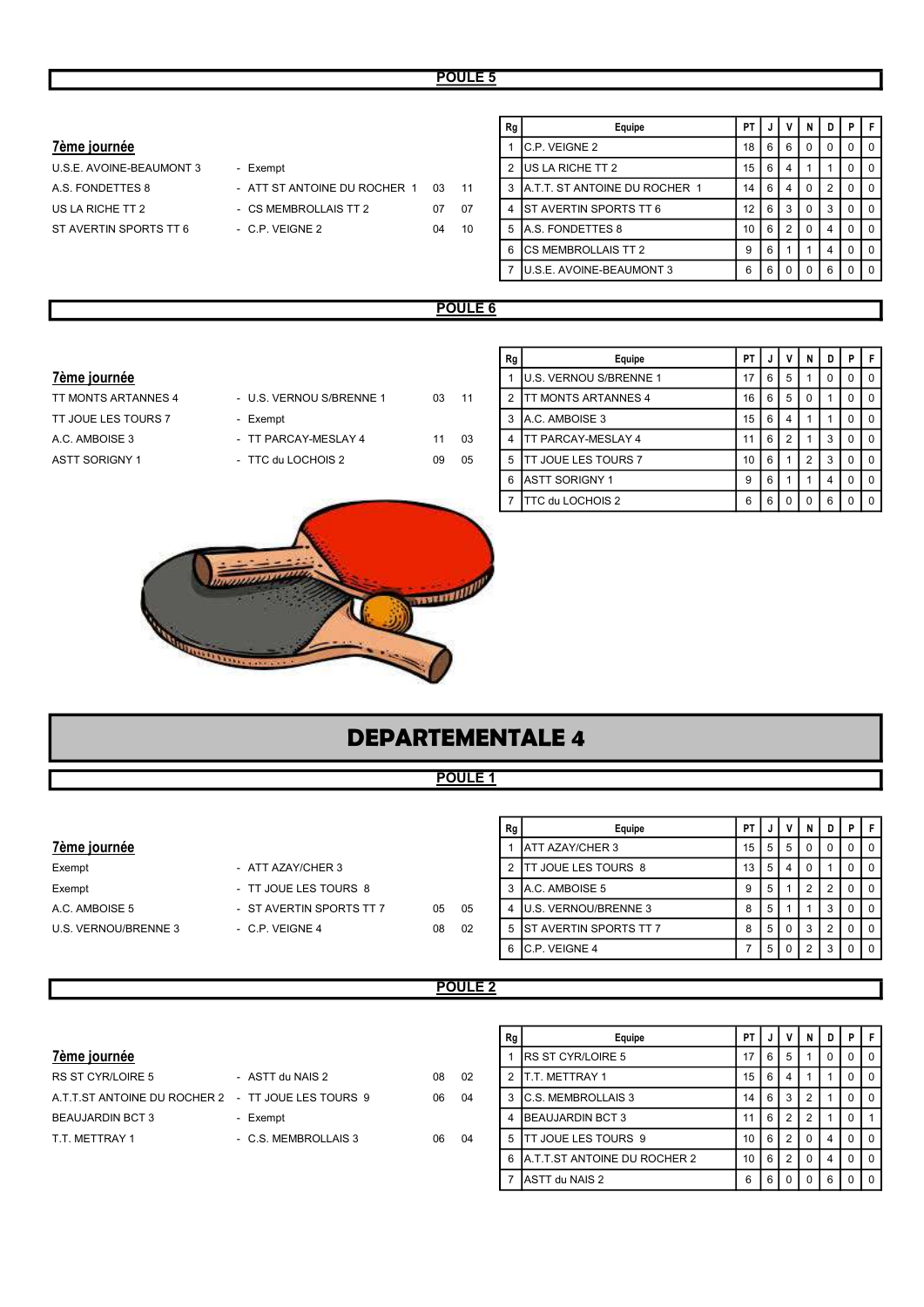#### POULE 3

|                         |                               |    |                    | Rg             | Equipe                                | PT              | J               | V              | N              | D                       | P           | F           |
|-------------------------|-------------------------------|----|--------------------|----------------|---------------------------------------|-----------------|-----------------|----------------|----------------|-------------------------|-------------|-------------|
| <b>7ème journée</b>     |                               |    |                    | $\mathbf{1}$   | P.L. PAUL BERT 2                      | 18              | $6\phantom{1}6$ | $\,6$          | $\mathbf 0$    | $\Omega$                | $\mathbf 0$ | $\mathbf 0$ |
| A.S.T.T. ESVRES 3       | - P.L. PAUL BERT 2            | 03 | 07                 | $\overline{2}$ | A.S.T.T. ESVRES 3                     | 13              | 6               | $\overline{2}$ | 3              | 1                       | 0           | $\mathbf 0$ |
| T.T. BOUCHARDAIS 3      | - STE MAURE TT 5              | 07 | 03                 | 3              | <b>T.T. BOUCHARDAIS 3</b>             | 13              | 6               | 3              | 1              | $\overline{2}$          | $\mathbf 0$ | $\mathbf 0$ |
| AS VERETZ TT 3          | - Exempt                      |    |                    | 4              | U.S. VERNOU /BRENNE 2                 | 11              | 6               | $\sqrt{2}$     | $\mathbf{1}$   | 3                       | $\mathbf 0$ | $\mathbf 0$ |
| U.S. VERNOU /BRENNE 2   | - TT CORMERY-TRUYES 6         | 01 | 09                 | 5              | STE MAURE TT 5                        | 11              | 6               | $\sqrt{2}$     | $\mathbf{1}$   | 3                       | $\pmb{0}$   | $\mathbf 0$ |
|                         |                               |    |                    | 6              | <b>TT CORMERY-TRUYES 6</b>            | 10              | 6               | $\sqrt{2}$     | $\mathbf 0$    | $\overline{4}$          | $\pmb{0}$   | $\mathbf 0$ |
|                         |                               |    |                    | $\overline{7}$ | AS VERETZ TT 3                        | 8               | 6               | $\mathbf{1}$   | $\mathbf 0$    | 5                       | $\mathbf 0$ | $\mathbf 0$ |
|                         |                               |    |                    |                |                                       |                 |                 |                |                |                         |             |             |
|                         |                               |    | <b>POULE 4</b>     |                |                                       |                 |                 |                |                |                         |             |             |
|                         |                               |    |                    |                |                                       |                 |                 |                |                |                         |             |             |
|                         |                               |    |                    |                |                                       |                 |                 |                |                |                         |             |             |
|                         |                               |    |                    | Rg             | Equipe                                | PT              | J               | V              | N              | D                       | P           | F           |
| <b>7ème journée</b>     |                               |    |                    | $\mathbf{1}$   | ST AVERTIN SPORTS TT 9                | 20              | $\overline{7}$  | $\,6\,$        | $\mathbf{1}$   | $\mathbf 0$             | $\pmb{0}$   | $\pmb{0}$   |
| TT MONTS ARTANNES 6     | - A.P. ST SENOCH 3            | 08 | 02                 | $\overline{2}$ | <b>I</b> STE MAURE TT 4               | 18              | $\overline{7}$  | 5              | $\mathbf{1}$   | $\mathbf{1}$            | $\pmb{0}$   | $\mathbf 0$ |
| <b>TT BOUCHARDAIS 2</b> | - STE MAURE TT 4              | 02 | 08                 | 3              | <b>ITT BOUCHARDAIS 2</b>              | 16              | $\overline{7}$  | 4              | $\mathbf{1}$   | 2                       | 0           | $\mathsf 0$ |
| US LA RICHE TT 4        | - ST AVERTIN SPORTS TT 9      | 03 | 07                 | 4              | <b>TT MONTS ARTANNES 6</b>            | 15              | $\overline{7}$  | $\overline{4}$ | $\mathbf 0$    | 3                       | 0           | $\mathbf 0$ |
| <b>ASTT SORIGNY 2</b>   | - STE CATHERINE DE FIERBOIS 2 | 01 | 09                 | 5              | US LA RICHE TT 4                      | 13              | $\overline{7}$  | $\mathbf{3}$   | $\mathbf 0$    | $\overline{\mathbf{4}}$ | $\pmb{0}$   | $\mathbf 0$ |
|                         |                               |    |                    | 6              | <b>TT STE CATHERINE DE FIERBOIS 2</b> | 11              | $\overline{7}$  | $\sqrt{2}$     | $\mathbf 0$    | 5                       | $\pmb{0}$   | $\mathbf 0$ |
|                         |                               |    |                    | $\overline{7}$ | A.P. ST SENOCH 3                      | 11              | $\overline{7}$  | $\sqrt{2}$     | $\mathbf 0$    | 5                       | $\mathbf 0$ | $\mathbf 0$ |
|                         |                               |    |                    | 8              | <b>ASTT SORIGNY 2</b>                 | 8               | $\overline{7}$  | $\mathbf 0$    | 1              | 6                       | 0           | $\mathsf 0$ |
|                         |                               |    |                    |                |                                       |                 |                 |                |                |                         |             |             |
| POULE <sub>5</sub>      |                               |    |                    |                |                                       |                 |                 |                |                |                         |             |             |
|                         |                               |    |                    |                |                                       |                 |                 |                |                |                         |             |             |
|                         |                               |    |                    | Rg             | Equipe                                | PT              | J               | $\mathsf{v}$   | N              | D                       | P           | F           |
| 7ème journée            |                               |    |                    | $\mathbf{1}$   | <b>ATT AZAY/CHER 2</b>                | 17              | 6               | 5              | $\mathbf{1}$   | $\mathbf 0$             | $\pmb{0}$   | $\mathbf 0$ |
| US RENAUDINE TT 6       | - A.C. AMBOISE 4              | 06 | 04                 | $\overline{2}$ | <b>ES OESIENNE TT 4</b>               | 15              | 6               | $\overline{4}$ | $\mathbf{1}$   | $\mathbf{1}$            | $\mathsf 0$ | $\mathbf 0$ |
| Exempt                  | - PPC MARTINOIS 2             |    |                    | 3              | ST AVERTIN SPORTS TT 10               | 12              | 6               | 3              | $\mathbf 0$    | 3                       | $\mathbf 0$ | $\mathsf 0$ |
| ATT AZAY/CHER 2         | - ST AVERTIN SPORTS TT 10     | 06 | 04                 | 4              | PPC MARTINOIS 2                       | 13              | 6               | 3              | 1              | $\overline{2}$          | $\mathbf 0$ | $\mathbf 0$ |
| ES OESIENNE TT 4        | - US CHAMBRAY 3               | 07 | 03                 | 5              | US CHAMBRAY 3                         | 11              | 6               | $\sqrt{2}$     | $\mathbf{1}$   | 3                       | $\pmb{0}$   | $\mathbf 0$ |
|                         |                               |    |                    |                |                                       |                 |                 |                |                |                         |             |             |
|                         |                               |    |                    | 6              | A.C. AMBOISE 4                        | 8               | 6               | $\mathsf 0$    | $\overline{2}$ | $\overline{4}$          | $\pmb{0}$   | $\mathbf 0$ |
|                         |                               |    |                    | $\overline{7}$ | US RENAUDINE TT 6                     | 8               | $6\phantom{1}$  | $\mathbf{1}$   | $\mathbf 0$    | 5                       | $\mathbf 0$ | $\mathbf 0$ |
|                         |                               |    |                    |                |                                       |                 |                 |                |                |                         |             |             |
|                         |                               |    | POULE <sub>6</sub> |                |                                       |                 |                 |                |                |                         |             |             |
|                         |                               |    |                    |                |                                       |                 |                 |                |                |                         |             |             |
|                         |                               |    |                    | Rg             | <b>Equipe</b>                         | PT              | J               | V              | N              | D                       | P           | F           |
| 7ème journée            |                               |    |                    | $\mathbf{1}$   | A.S. FONDETTES 9                      | 16              | 6               | 5              | $\mathbf 0$    | $\mathbf{1}$            | $\mathbf 0$ | $\mathbf 0$ |
|                         |                               |    |                    |                |                                       |                 |                 |                | $\mathbf 0$    | $\mathbf{1}$            | $\mathbf 0$ | $\mathbf 0$ |
| ES RIDELLOIS TT 3       | - U.S.E. AVOINE-BEAUMONT 4    | 00 | 10                 | $\overline{2}$ | R.C. BALLAN 4                         | 16              | $6\phantom{.}6$ | $\mathbf 5$    |                |                         |             |             |
| A.S. FONDETTES 9        | - T.T. BENAISIEN 3            | 10 | 00                 | 3              | U.S.E. AVOINE-BEAUMONT 4              | 14              | 6               | 4              | $\mathbf 0$    | $\overline{2}$          | $\mathbf 0$ | $\mathbf 0$ |
| LANGEAIS-CINQ MARS 3    | - R.C. BALLAN 4               | 01 | 09                 | 4              | C.P. VEIGNE 3                         | 12 <sup>2</sup> | 6               | 3              | 0              | 3                       | $\mathbf 0$ | $\mathbf 0$ |
| Exempt                  | - C.P. VEIGNE 3               |    |                    | 5              | T.T. BENAISIEN 3                      | 10              | 6               | $\sqrt{2}$     | $\mathbf 0$    | 4                       | 0           | $\mathbf 0$ |
|                         |                               |    |                    | 6              | LANGEAIS-CINQ MARS 3                  | 8               | 6               | $\mathbf{1}$   | $\mathbf 0$    | 5                       | 0           | $\mathbf 0$ |
|                         |                               |    |                    | $\overline{7}$ | <b>ES RIDELLOIS TT 3</b>              |                 |                 | $\mathbf{1}$   | $\mathbf 0$    |                         |             |             |
|                         |                               |    |                    |                |                                       | 8               | 6               |                |                | 5                       | $\mathbf 0$ | $\mathbf 0$ |

|                              |                          |    |    | nч | Luupc                          | <b>FII</b> | ا ك | - IV | . ש |                |
|------------------------------|--------------------------|----|----|----|--------------------------------|------------|-----|------|-----|----------------|
| 7ème journée                 |                          |    |    |    | IT.T. METTRAY 2                | 186660     |     |      |     | 0 <sub>0</sub> |
| RS ST CYR/LOIRE 6            | - Exempt                 |    |    |    | 2 BEAUJARDIN BCT 2             | 16   6   5 |     |      |     | $\overline{0}$ |
| A.T.T.ST ANTOINE DU ROCHER 3 | - ST AVERTIN SPORTS TT 8 | 04 | 06 |    | 3 IES OESIENNE TT 5            | 13   6     |     |      |     | $\overline{0}$ |
| <b>BEAUJARDIN BCT 2</b>      | - T.T. METTRAY 2         | 03 | 07 |    | <b>IST AVERTIN SPORTS TT 8</b> | 13   6   3 |     |      | 2   | $01$ 0         |
| ES OESIENNE TT 5             | - TT ST GENOUPH 6        | 07 | 03 |    | 5 IRS ST CYR/LOIRE 6           | 10   6     |     |      |     | $\overline{0}$ |

| Rg             | Equipe                         | PT | J | ٧              | N        | D              | Ρ        | F        |
|----------------|--------------------------------|----|---|----------------|----------|----------------|----------|----------|
|                | T.T. METTRAY 2                 | 18 | 6 | 6              | $\Omega$ | 0              | 0        | $\Omega$ |
| $\overline{2}$ | <b>BEAUJARDIN BCT 2</b>        | 16 | 6 | 5              | 0        | 1              | 0        | $\Omega$ |
| 3              | <b>ES OESIENNE TT 5</b>        | 13 | 6 | 3              | 1        | 2              | 0        | $\Omega$ |
| 4              | <b>IST AVERTIN SPORTS TT 8</b> | 13 | 6 | 3              | 1        | $\overline{2}$ | $\Omega$ | $\Omega$ |
| 5              | <b>IRS ST CYR/LOIRE 6</b>      | 10 | 6 | $\overline{2}$ | 0        | 4              | $\Omega$ | $\Omega$ |
| 6              | A.T.T.ST ANTOINE DU ROCHER 3   | 8  | 6 | 1              | $\Omega$ | 5              | $\Omega$ | $\Omega$ |
|                | ITT ST GENOUPH 6               | 6  | 6 | $\Omega$       | $\Omega$ | 6              | 0        | $\Omega$ |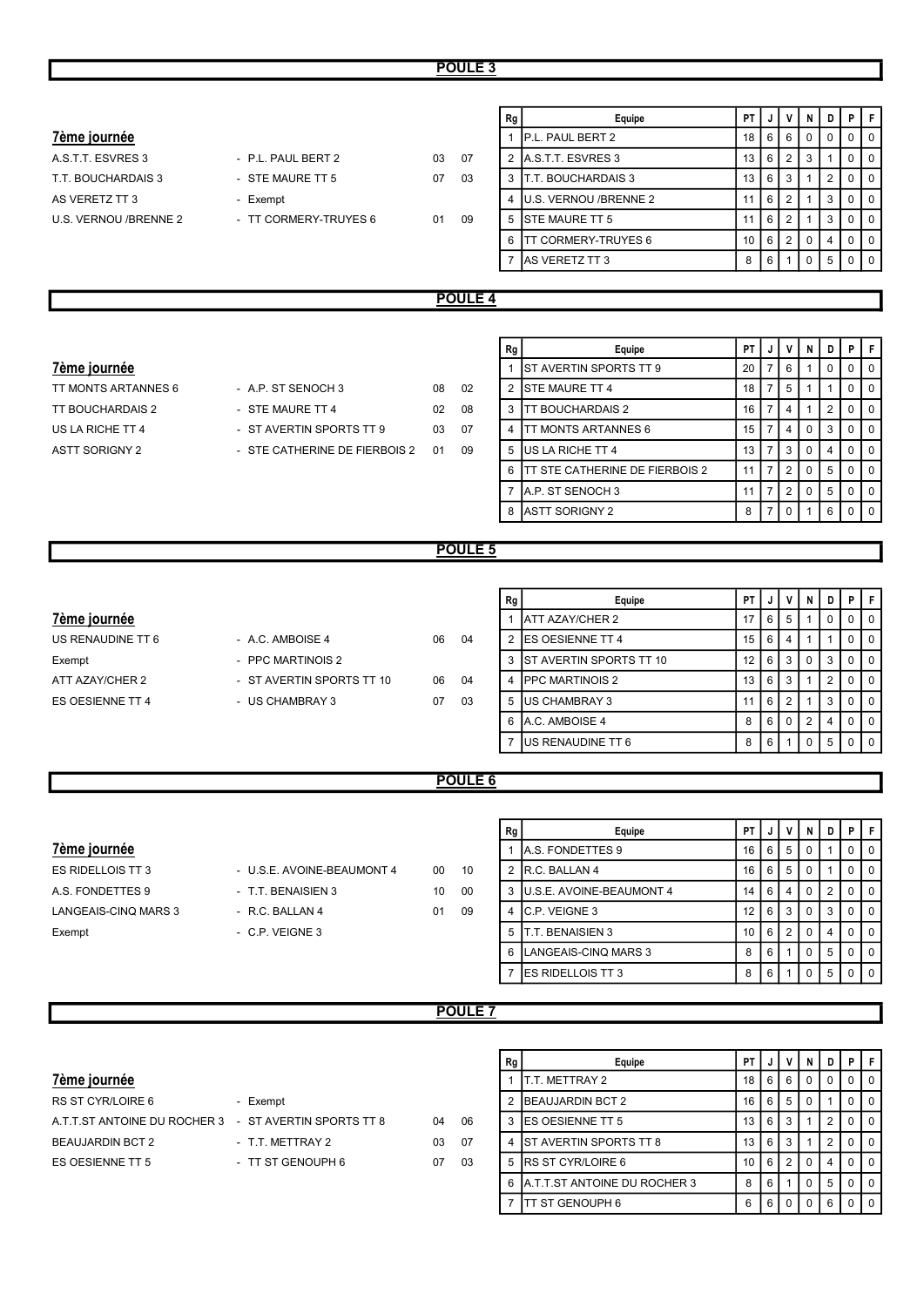$R_{\text{m}}$   $R_{\text{m}}$   $R_{\text{m}}$   $R_{\text{m}}$   $R_{\text{m}}$   $R_{\text{m}}$   $R_{\text{m}}$   $R_{\text{m}}$   $R_{\text{m}}$   $R_{\text{m}}$   $R_{\text{m}}$   $R_{\text{m}}$   $R_{\text{m}}$   $R_{\text{m}}$   $R_{\text{m}}$   $R_{\text{m}}$   $R_{\text{m}}$   $R_{\text{m}}$   $R_{\text{m}}$   $R_{\text{m}}$   $R_{\text{m}}$   $R_{\text{m}}$ 

|                                                                                                                                                                                                                                                                                                  |                                             |                          |    | ny | ⊏quipe                    | гI.             | $\mathbf{v}$   | Y              | ш        | U |                |                |
|--------------------------------------------------------------------------------------------------------------------------------------------------------------------------------------------------------------------------------------------------------------------------------------------------|---------------------------------------------|--------------------------|----|----|---------------------------|-----------------|----------------|----------------|----------|---|----------------|----------------|
| <b>7ème journée</b>                                                                                                                                                                                                                                                                              |                                             |                          |    |    | A.P. ABILLY 1             | 21              | $\overline{7}$ | $\overline{7}$ | $\Omega$ | 0 | $\overline{0}$ | $\overline{0}$ |
| T.T. METTRAY 3                                                                                                                                                                                                                                                                                   | - P.L. PAUL BERT 3                          | 07                       | 03 |    | <b>IPPC MARTINOIS 3</b>   | 17              |                | 5              | 0        | 2 | $\overline{0}$ | $\overline{0}$ |
| ES VILLE AUX DAMES TT 6                                                                                                                                                                                                                                                                          | - PPC MARTINOIS 3                           | 03                       | 07 |    | 3 ES OESIENNE TT 3        | 15              |                | 4              | 0        | 3 | 0              | $\Omega$       |
| US LA RICHE TT 5                                                                                                                                                                                                                                                                                 | - ES OESIENNE TT 3                          | 03                       | 07 |    | 4 ES VILLE AUX DAMES TT 6 | 14              |                | 4              | 0        | 2 | 0              |                |
| A.S. LUYNES T.T 3                                                                                                                                                                                                                                                                                | - A.P. ABILLY 1                             | 03                       | 07 |    | 5 A.S. LUYNES T.T 3       | 14              |                | 3              |          | 3 | 0              | 0              |
|                                                                                                                                                                                                                                                                                                  |                                             |                          |    |    | 6 US LA RICHE TT 5        | 12              |                | 2              |          | 4 | $\overline{0}$ | $\mathbf 0$    |
|                                                                                                                                                                                                                                                                                                  |                                             |                          |    |    | <b>IT.T. METTRAY 3</b>    | 10 <sup>1</sup> | $\overline{7}$ |                |          | 5 | 0              | $\overline{0}$ |
|                                                                                                                                                                                                                                                                                                  |                                             |                          |    |    | 8 P.L. PAUL BERT 3        | 8               |                | $\Omega$       |          | 6 | $\overline{0}$ | $\overline{0}$ |
| Pépalités fipapcières<br>(d'après Règlement des Championnats par Equipes)<br>N° Club, Equipe, Poule, Licence, Clt, Points (5,00€)<br>Equipe Incomplète :<br>6è journée : 0596 ATT Langeais CM 1<br>Forfait (10,00 $\varepsilon$ ) : 0625 St-Michel TT 1 (7j) - 0167 US La Riche TT 2 (3j jeunes) |                                             |                          |    |    |                           |                 |                |                |          |   |                |                |
|                                                                                                                                                                                                                                                                                                  |                                             | <b>A VOS AGENDAS !!!</b> |    |    |                           |                 |                |                |          |   |                |                |
| <b>Stages de Noël</b><br>$\Rightarrow$                                                                                                                                                                                                                                                           |                                             |                          |    |    |                           |                 |                |                |          |   |                |                |
|                                                                                                                                                                                                                                                                                                  | Lundi 20 et mardi 21 décembre 2021 à Loches |                          |    |    |                           |                 |                |                |          |   |                |                |

Lundi 27 et mardi 28 décembre à Amboise

Mercredi 29 et jeudi 30 décembre à Azay le Rideau

#### Finales Fédérales par Classement

 $\Rightarrow$  Dimanche 9 Janvier 2022 à Tours (salle 4ST) --> inscriptions pour le 4 janvier dernier délai

## Fermeture du Secrétariat du Mercredi 22 décembre 2021 au Vendredi 31 Décembre inclus Bonnes fêtes de fin d'année à tous et toutes

# JEUNES

|                  |                       | Poule 1  |    |                                 |      |                |   |   |     |     |                |
|------------------|-----------------------|----------|----|---------------------------------|------|----------------|---|---|-----|-----|----------------|
| 3ème journée     |                       |          | Rg | Equipe                          | PT I | J              | v |   | D I | P I | F.             |
| A.S. FONDETTES 1 | - TT MONTS ARTANNES 1 | Reporté  |    | <b>JA.S. FONDETTES 1</b>        | 6    | 2 <sub>1</sub> |   | 0 |     |     | $\overline{0}$ |
| A.C. AMBOISE 1   | - US LA RICHE TT 1    | 06<br>10 |    | A.C. AMBOISE 1                  | 6    | 3              |   |   |     |     | $\Omega$       |
|                  |                       |          |    | <b>FMONTS ARTANNES 1</b><br>ITT | 5    | റ              |   |   |     |     | $\Omega$       |
|                  |                       |          |    | US LA RICHE TT 1                | 3    | 3              |   |   |     |     | $\overline{0}$ |
|                  |                       |          |    |                                 |      |                |   |   |     |     |                |

|                            | Poule 2                  |    |      |    |                               |    |  |   |   |   |  |                |
|----------------------------|--------------------------|----|------|----|-------------------------------|----|--|---|---|---|--|----------------|
| 3ème journée               |                          |    |      | Rg | Equipe                        | PT |  | V | N | D |  | l Fi           |
| <b>TT CORMERY-TRUYES 1</b> | - TT JOUE LES TOURS 1    | 03 | -13  |    | <b>ITT JOUE LES TOURS 1</b>   | 8  |  |   |   |   |  | I 0 I          |
| 4S TOURS T.T. 1            | - ST AVERTIN SPORTS TT 1 | 10 | - 06 |    | <b>I4S TOURS T.T. 1</b>       | 8  |  |   |   |   |  | I 0 I          |
|                            |                          |    |      |    | <b>ST AVERTIN SPORTS TT 1</b> | 5  |  |   |   |   |  | 10'            |
|                            |                          |    |      |    | <b>ITT CORMERY-TRUYES 1</b>   | 3  |  | 0 |   |   |  | $\overline{0}$ |